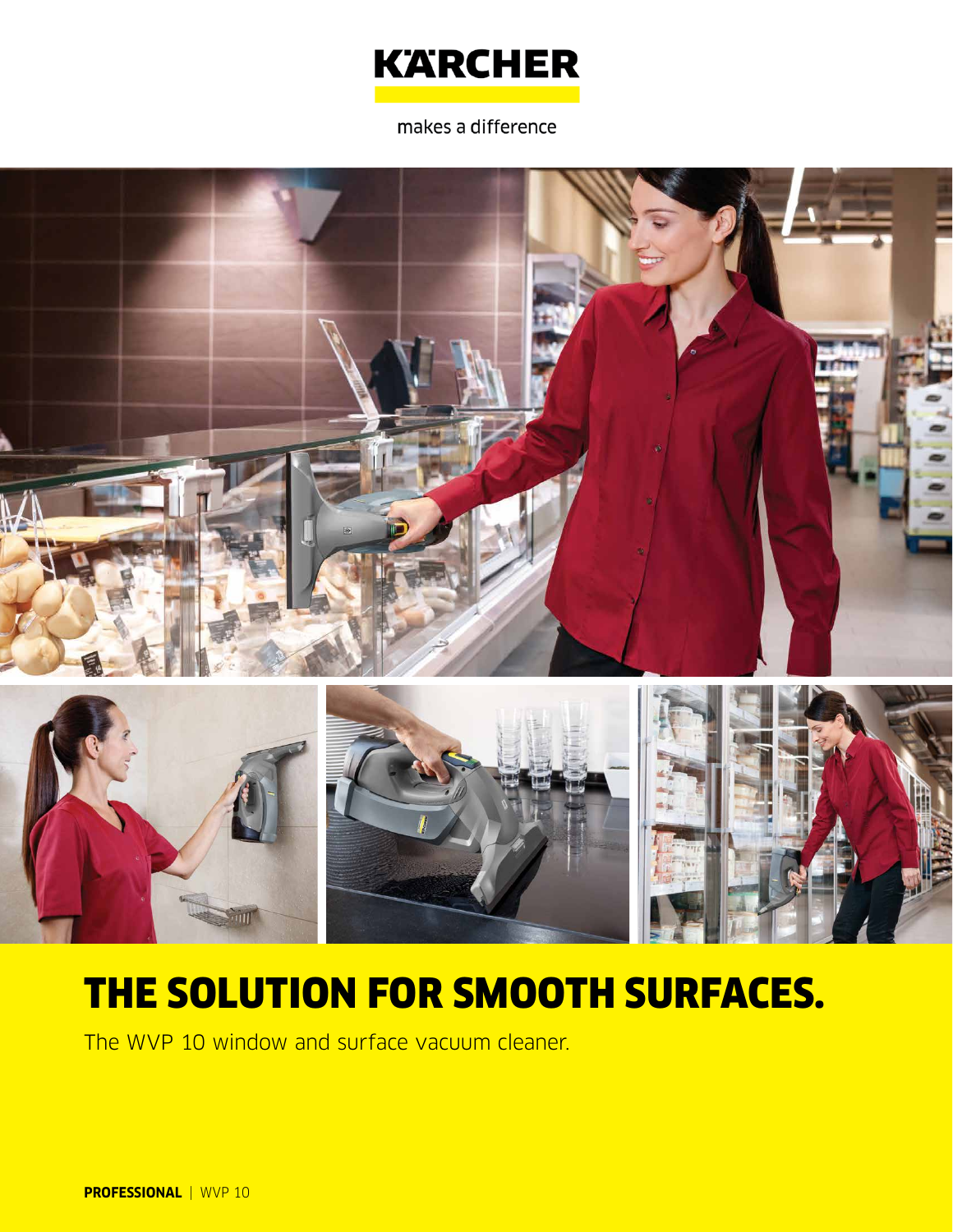### **Easier, Faster, More Convenient.**

It doesn't matter whether you use our battery-powered, handheld WVP 10 window and surface vacuum cleaner as a window vacuum cleaner or to clean tiles, mirrors, display cabinets, counters or any other type of smooth surface. The decisive factor is that you achieve streak-free cleaning results with the lightweight and handheld machines in every position, even overhead if necessary – what's more you can get right up to the edges thanks to the manually adjustable holder.





### **1 Flexible cleaning**

- Streak-free cleaning in every position: horizontal, vertical, diagonal, overhead and any other direction you need.
- Clean right up to edges with its manually adjustable holder.



### **2 Increased productivity**

- Fast-moving motor ensures powerful suction of dirty water.
- Battery provides up to 35 minutes of run time.

### **3 Convenience**

- Cordless for easy operation and storage.
- 6.7 ounce dirty water tank that's easy to empty and can be cleaned in the dishwasher.
- Light-weight at 1.5 lbs.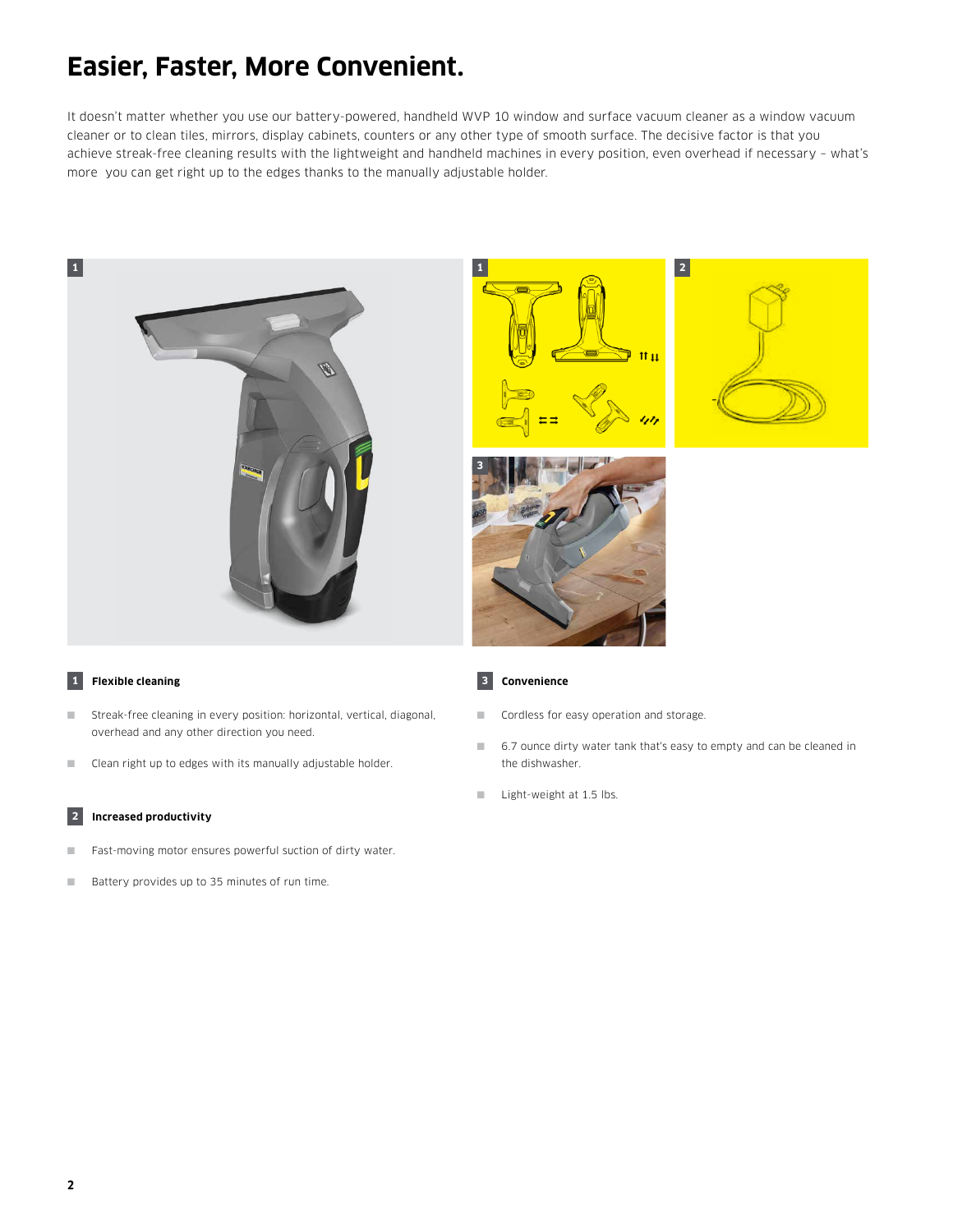## **Technical data and equipment.**



|                                 |                  | <b>WVP 10</b>                  |
|---------------------------------|------------------|--------------------------------|
| <b>TECHNICAL SPECIFICATIONS</b> |                  |                                |
| Dirty water tank                | <b>OZ</b>        | 6.7                            |
| <b>Battery charging time</b>    | <b>min</b> 180   |                                |
| Voltage                         |                  | $V = 110 - 120$                |
| Frequency of battery charger    |                  | $hz$ 50-60                     |
| Width of suction nozzle         | $\mathbf{in}$ 11 |                                |
| Weight                          | lbs              | 1.5                            |
| Dimensions (L x W x H)          |                  | in $4.9 \times 11 \times 12.8$ |

### **EQUIPMENT**

| __________       |                                                                                                  |
|------------------|--------------------------------------------------------------------------------------------------|
| <b>Order No.</b> | <b>Description</b>                                                                               |
| 1.633-551.0      | WVP 10, includes battery, cleaning solution, battery charger, spray bottle and micro fiber cloth |
|                  |                                                                                                  |

### **ACCESSORIES**

|                                         | Order No.                  | <b>Description</b>                           |
|-----------------------------------------|----------------------------|----------------------------------------------|
|                                         | 2.633-123.0                | WVP replacement battery                      |
|                                         | 2.633-005.0                | WVP replacement squeegee blades - 280 mm (2) |
|                                         | 9.013-530.3                | WVP 280 mm complete nozzle                   |
|                                         | 6.654-353.0                | WVP Wall charger                             |
|                                         | 4.633-153.0                | WVP spray bottle set with indoor pad         |
|                                         | $\blacksquare$ 2.633-130.0 | WVP microfiber pad for indoor use            |
| $\Box$                                  | 2.633-131.0                | WVP microfiber pad for outdoor use           |
| $\Box$                                  | 2.633-144.0                | WVP extension pole                           |
| $\Box$                                  | 2.633-104.0                | WVP Replacement squeegee blades 170 mm       |
| $\Box$                                  |                            | 9.013-535.3 WVP 170 mm complete nozzle       |
| $\blacksquare$ Included $\Box$ Optional |                            |                                              |